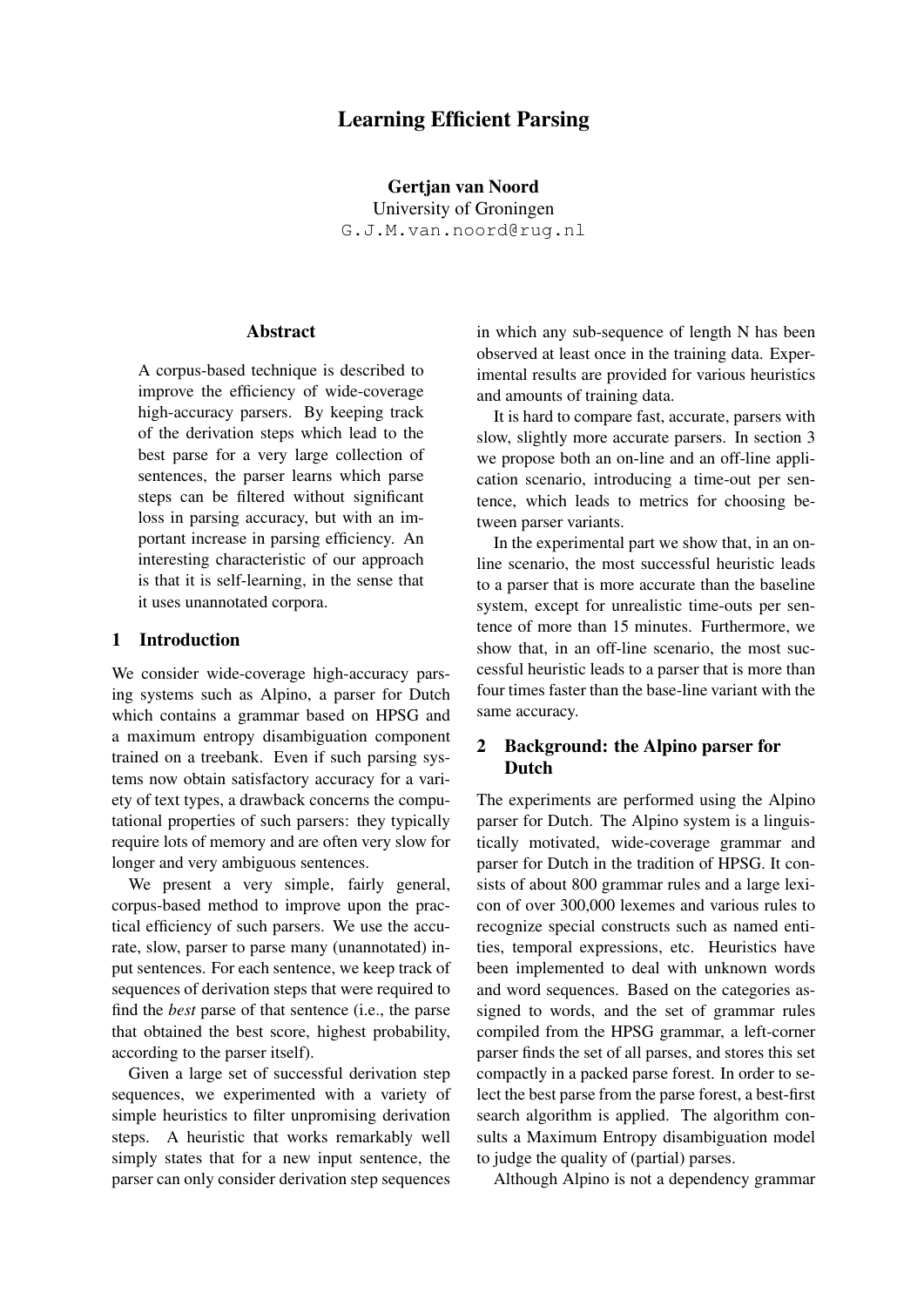in the traditional sense, dependency structures are generated by the lexicon and grammar rules as the value of a dedicated attribute. The dependency structures are based on CGN (Corpus Gesproken Nederlands, Corpus of Spoken Dutch) (Hoekstra et al., 2003), D-Coi and LASSY (van Noord et al., 2006).

## 3 Methodology: balancing efficiency and accuracy

#### 3.1 On-line and off-line parsing scenarios

We focus on the speed of parsing, ignoring other computational properties such as memory usage. Problems with respect to parsing are twofold: on the one hand, parsing simply is too slow for many input sentences. On the other hand, the relation between input sentence and expected speed of parsing is typically unknown. For simple parsing systems based on finite-state, context-free or mildly context-sensitive grammars, it is possible to establish an upper-bound of required CPU-time based on the length of an input sentence. For the very powerful constraint-based formalisms considered here, such upper-bounds are not available. In practice, shorter sentences typically can be parsed fairly quickly, whereas longer sentences sometimes can take a very very long time indeed. As a consequence, measures such as number of words parsed per minute, or mean parsing time per sentence are somewhat meaningless. We therefore introduce two slightly different scenarios which include a time-out per sentence.

On-line scenario. In some applications, a parser is applied *on-line*: an actual user is waiting for the response of the system, and if the parser required minutes of CPU-time, the application would not be successful. In such a scenario, we assume that it is possible to determine a maximum amount of CPU-time (a time-out) per sentence, depending on other factors such as speed of the other system components, expected patience of users, etc. If the parser does not finish before the time-out, it is assumed to have not produced anything. In dependency parsing, the parser produces the empty set of dependencies in such cases, and hence such an event has an important negative effect on the accuracy of the system. By studying the relation between different time-outs and accuracy, it is possible to choose the most effective parser variant for a particular application.

Off-line scenario. For other applications, an off-line parsing scenario might be more appropriate. For instance, if we build a question answering system for a medical encyclopedia, and we wish to parse all sentences of that encyclopedia once and for all, then we are not interested in the amount of CPU-time the parser spends on a single sentence, but we want to know how much time it will cost to parse everything.

In such a scenario, it often still is very useful to set a time-out for each sentence, but in this case the time-out can be expected to be (much) higher than in the on-line scenario. In this scenario, we propose to study the relation between mean CPU-time and accuracy – for various settings of the timeout parameter. This allows us to determine, for instance, the mean CPU-time requirements for a given target accuracy level?

## 3.2 Accuracy: comparing sets of dependencies

Let  $D_p^i$  be the number of dependencies produced by the parser for sentence i,  $D_g^i$  is the number of dependencies in the treebank parse, and  $D_o^i$  is the number of correct dependencies produced by the parser. If no superscript is used, we aggregate over all sentences of the test set, i.e.,:

$$
D_p = \sum_i D_p^i \quad D_o = \sum_i D_o^i \quad D_g = \sum_i D_g^i
$$

We define precision  $(P = D_0/D_p)$ ,  $(R =$  $D_o/D_q$ ) and f-score:  $2P \cdot R/(P + R)$ .

An alternative similarity score is based on the observation that for a given sentence of  $n$  words, a parser would be expected to return (about)  $n$  dependencies. In such cases, we can simply use the percentage of correct dependencies as a measure of accuracy. To allow for some discrepancies between the number of expected and returned dependencies, we divide by the maximum (per sentence) of both. This leads to the following definition of *named dependency accuracy*.

$$
\text{Acc} = \frac{D_o}{\sum_i \max(D_g^i, D_p^i)}
$$

If time-outs are introduced, the difference between f-score and accuracy becomes important. Consider the example in table 1. Here, the parser produces reasonable results for the first three, short, sentences, but for the final, long, sentence no result is produced because of a time-out.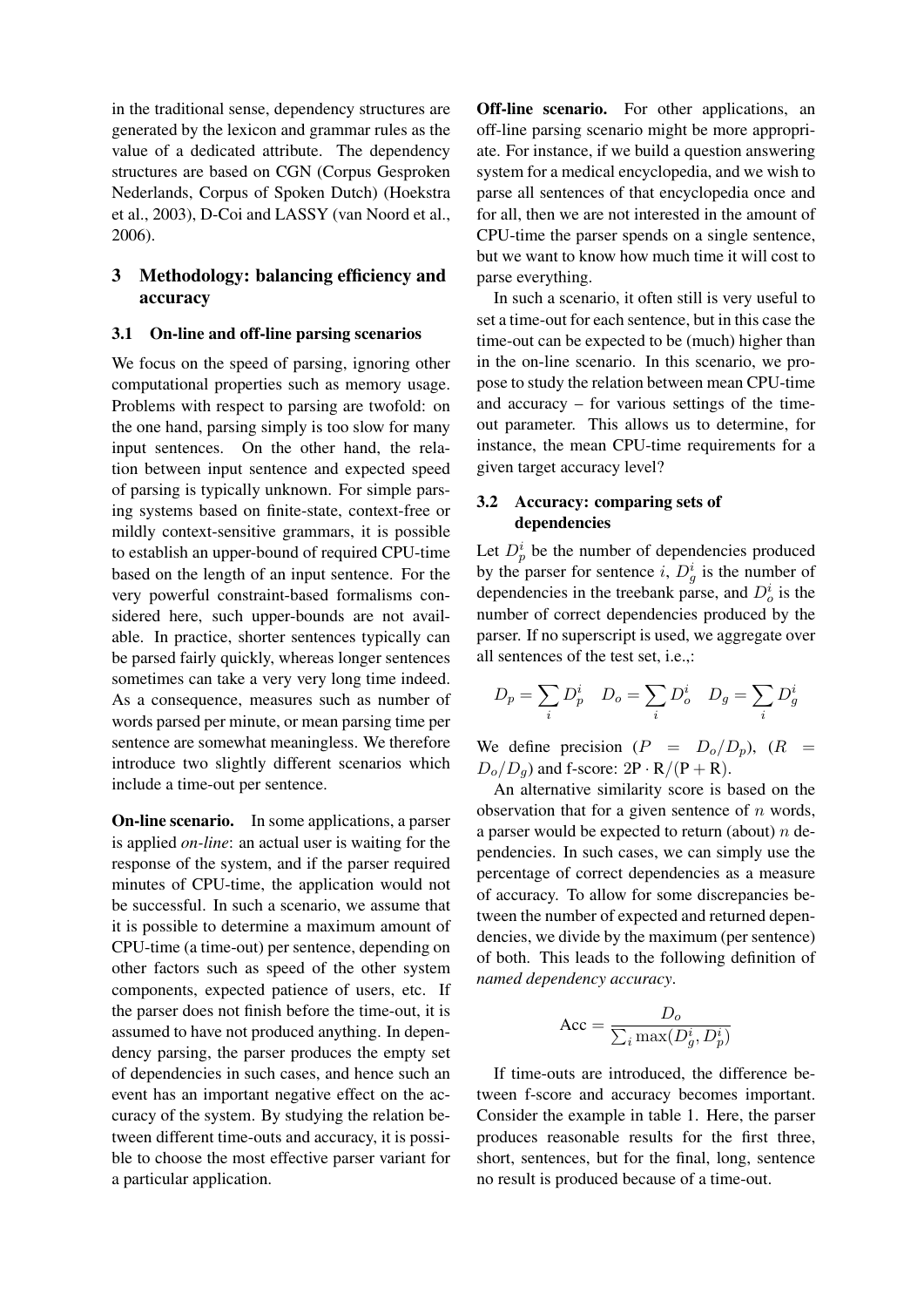|  |    |    | $D_o^i$ $D_p^i$ $D_q^i$ prec rec f-sc Acc |    |    |    |
|--|----|----|-------------------------------------------|----|----|----|
|  | 10 | 11 | 80                                        | 73 | 76 | 73 |
|  | 11 | 10 | 76                                        | 76 | 76 | 73 |
|  | Q  | Q  | 80 -                                      | 80 | 80 | 77 |
|  | 0  | 30 | 80                                        | 40 | 53 | 39 |

Table 1: Hypothetical result of parser on a test set of four sentences. The columns labeled precision, recall, f-score and accuracy represent aggregates over sentences  $1 \ldots i$ .

The precision, recall and f-score after the first three sentences is 80%. After the – much longer – fourth sentence, recall drops considerably, but precision remains the same. As a consequence, the f-score is quite a bit higher than 40%: it is over 53%. The accuracy score after three sentences is 77%. Including the fourth sentence leads to a drop in accuracy to 39%.

As this example illustrates, the f-score metric is less sensitive to parse failures than the accuracy score. Also, it appears that the accuracy score is a much better characterization of the success of this parser: after all, the parser only got 24 correct dependencies out of 60 expected dependencies. The f-score measure, on the other hand, can easily be misunderstood to suggest that the parser does a good job for more than 50%.

## 4 Learning Efficient Parsing

In this section a method is defined for filtering derivation step sequences, based on previous experience of the parser. In a training phase, the parser is fed with thousands of sentences. For each sentence it finds the best parse, and it stores the relevant sequences of derivation steps, that were required to find that best parse. After the training phase, the parser filters those sequences of derivation steps that are unlikely to be useful. By filtering out unlikely derivation step sequences, efficiency is expected to improve. Since certain parses now become impossible, a drop in accuracy is expected as well.

Although the idea of filtering derivation step sequences based on previous experience is fairly general, we define the method in more detail with respect to an actual parsing algorithm: the leftcorner parser along the lines of Matsumoto et al. (1983), Pereira and Shieber (1987, section 6.5) and van Noord (1997).

### 4.1 Left-corner parsing

A left-corner parser is a bottom-up parser with top-down guidance, which is most easily explained as a non-deterministic search procedure. A specification of the left-corner algorithm can be provided in DCG as in figure 2 (Pereira and Shieber, 1987, section 6.5), where the  $filter/2$ goals should be ignored for the moment. Here, we assume that dictionary look-up is performed by the word/3 predicate, with the first argument a given word, and the second argument its category; and that rules are accessible via the predicate rule/3, where the first argument represents the mother category, and the second argument is the possibly empty list of daughter categories. The third argument of both the word/3 and rule/3 predicates are identifiers we need later.

In order to analyze a given sentence as an instance of the top category, we look up the first word of the string, and show that this lexical category is a *left-corner* of the *goal category*. To show that a given category is a left-corner of a given *goal category*, a rule is selected. The leftmost daughter node of that rule is identified with the left-corner. The other daughters of the rule are parsed recursively. If this succeeds, it remains to show that the mother node of the rule is a leftcorner of the *goal category*. The recursion stops if a left-corner category can be identified with the goal category.

This simple algorithm is improved and extended in a variety of ways, as in Matsumoto et al. (1983) and van Noord (1997), to make it efficient and practical. The extensions include a memoization of the *parse/1* predicate and the construction of a shared parse forest (a compact representation of all parses).

### 4.2 Left-corner splines

For the left-corner parser, the derivation step sequences that are of interested are left-corner splines. Such a spline consists of a *goal category*, and the rules and lexical entries which were used in the left-corner, in the order from the top to the bottom.

A spline consists of a goal category, followed by a sequence of derivation step names. A derivation step name is typically a rule identifier, but it can also be a lexical type, indicating the lexical category of a word that is the left-corner. A special derivation step name is the reserved symbol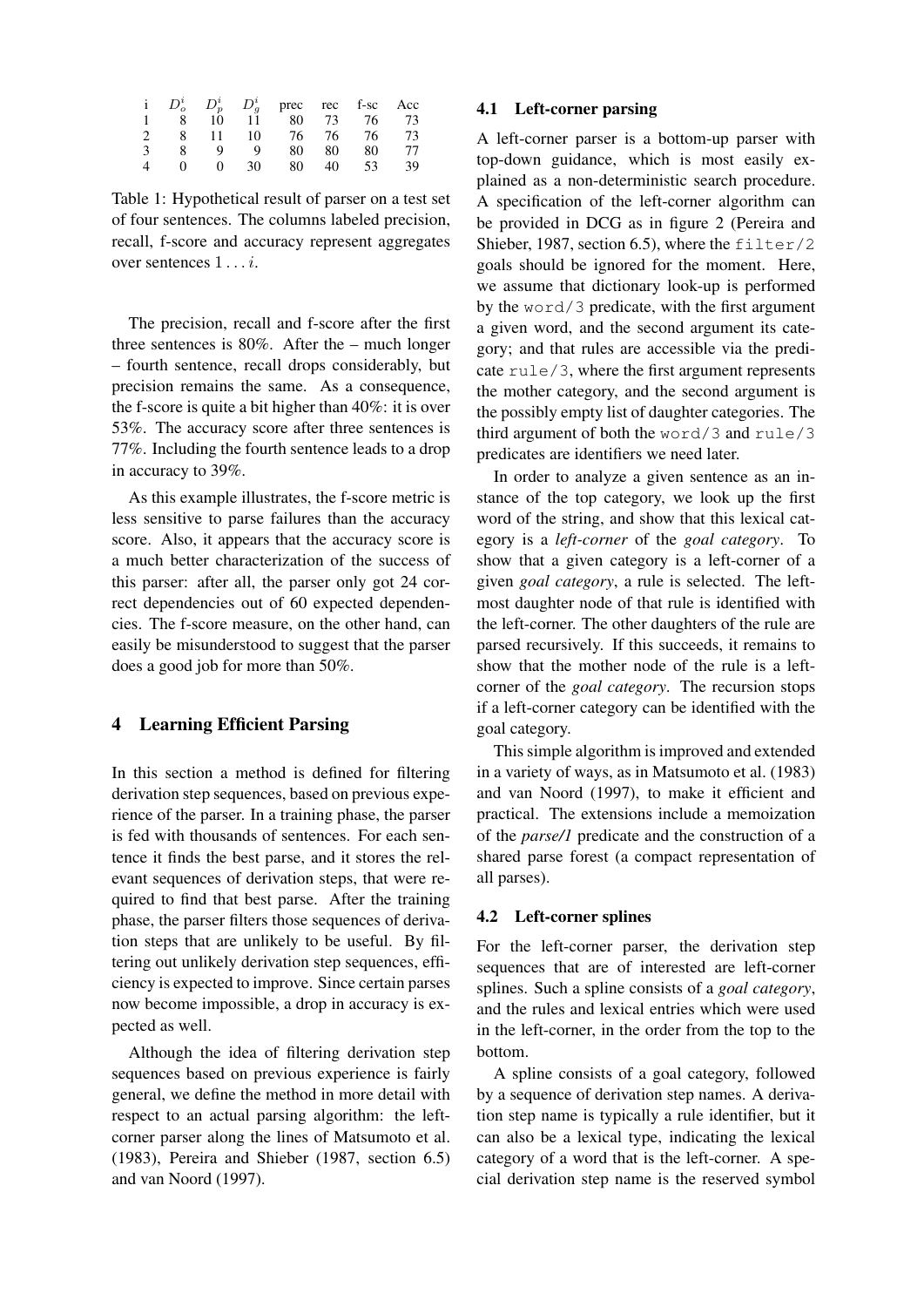

```
(top,[finish,top_cat,max_xp(np),np_det_n,det(de)]).
(n,[\texttt{finish},\texttt{n\_n\_rel},\texttt{noun}(\texttt{de},\texttt{both},\texttt{sg})]).
(rel,[finish,rel_arg(np),rel_pron(de,no_obl)]).
(vp,[finish,vp_vpx,vpx_vproj,vp_arg_v(np),np_pn,pn(sg,PER),]).
(vproj,[finish,vproj_vc,vc_v,verb(past(sg),transitive)]).
```
Figure 1: Annotated derivation tree of the sentence *De wijn die Elvis dronk* (The wine which Elvis drank).

finish which is used to indicate that the current category is identified with the goal category (and no further rules are applied). A spline is written  $(g, r_n \dots r_1)$  for goal category g and derivation step names  $r_1 \dots r_n$ .  $(g, r_i \dots r_1)$  is a partial spline of  $(g, r_n \dots r_i \dots r_1)$ .

Consider the annotated derivation tree for the sentence *De wijn die Elvis dronk* (The wine which Elvis drank) in figure 1. Boxed leaf nodes contain the lexical category as well as the corresponding word. Boxed non-leaf nodes contain the goal category (italic) and the rule-name. Nonboxed non-leaf nodes only list the rule name. The first left-corner spline consists of the goal category top and the identifiers finish, top cat,  $max_x$  (np), np det n, and the lexical type  $det$  (de). All five left-corner splines of the example are listed at the bottom of figure 1.

Left-corner splines of best parses of a large set of sentences constitute the training data for the

```
parse(Phrase) -->
    leaf(SubPhrase,Id),
    { filter(Phrase,[Id]) },
    lc(SubPhrase, Phrase, [Id]).
leaf(Cat,Id) -->
    [Word], { word(Word, Cat, Id) }.
leaf(Cat,Id) \longrightarrow \{ rule(Cat, [],Id) \}.lc(Phrase, Phrase, Spline) -->
    { filter(Phrase,[finish|Spline]) }.
lc(SubPhrase, SuperPhrase, Spline) -->
    rule(Phrase,[SubPhrase|Rest],Id),
    { filter(SuperPhrase,[Id|Spline]) },
    parse_rest(Rest),
    lc(Phrase, SuperPhrase, [Id|Spline]).
```
Figure 2: DCG Specification of a nondeterministic left-corner parser, including spline filtering.

techniques we develop to learn to parse new sentences more efficiently.

#### 4.3 Filtering left-corner splines

The left-corner parser builds left-corner splines one step at the time. For a given goal, it first selects a potential left-corner, and then continues applying rules from the bottom to the top until the left-corner is identified with the goal category. At every step where the algorithm attempts to extend a left-corner spline, we now introduce a filter. The purpose of this filter is to consider only those partial left-corner splines that look promising - based on the parser's previous experience on the training data. The specification of the left-corner parser given in figure 2 includes calls to this filter.

The purpose of the filter is, that at any time the parser considers extending a left-corner spline  $(g, r_{i-1} \ldots r_1)$  to  $(g, r_i \ldots r_1)$ , such an extension only is allowed in promising cases. Obviously, there are many ways such a filter could be defined. We identify the following dimensions:

**Context size.** A filter for  $(g, r_i \dots r_1)$  will typically ignore at least some of the derivation step names from the context. We experiment with filters which take into consideration  $g, r_i, r_{i-1}$  (*bi* $gram$  *filter*);  $g, r_i, r_{i-1}, r_{i-2}$  (*trigram filter*); and  $g, r_i, r_{i-1}, r_{i-2}, r_{i-3}$  (*fourgram filter*). A further filter, labeled *prefix filter*, takes the full history into account:  $g, r_i \ldots r_1$ . The prefix filter thus ensures that the parser only considers left-corner splines that are partial splines of splines observed in the training data.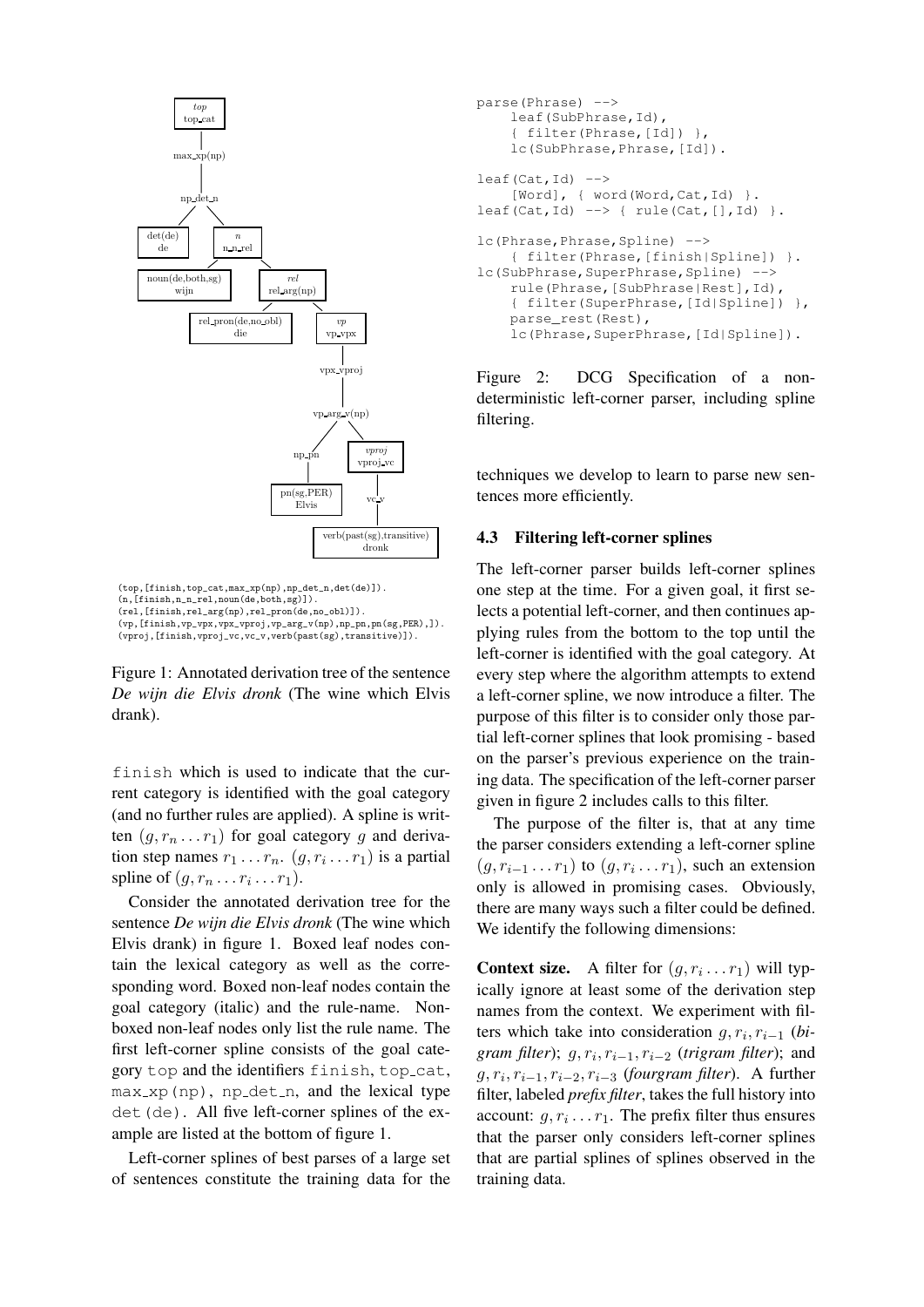Required evidence. For the various filters, what kind of evidence from the training data do we require in order for the filter to accept this particular derivation step? In initial experiments, we used relative frequencies. For instance, the trigram filter would allow any tuple  $q, r_{i-2}, r_{i-1}, r_i$  for some constant threshold  $\tau$ , provided:

$$
\frac{C(g,\ldots r_ir_{i-1}r_{i-2}\ldots)}{C(g,\ldots r_{i-1}r_{i-2}\ldots)} > \tau
$$

However, we found that filters are more effective (and require much less space – see below), which simply require that every step has been observed often enough in the training data:

$$
C(g,\ldots r_ir_{i-1}r_{i-2}\ldots) > \tau
$$

In particular, the case where  $\tau = 0$  gave surprisingly good results.

#### 4.4 Comparison with link table

The filter we developed is reminiscent of the *link* predicate of (Pereira and Shieber, 1987). An important difference with the filter developed here is that the *link* predicate removes derivation steps which cannot lead to a successful parse (by an offline global analysis of the grammar), whereas we filter out derivation steps which *can* lead to a full parse, but which are not expected to lead to a *best* parse. In our implementation, a variant of the *link* predicate is used as well.

#### 4.5 Implementation detail

The definition of the filter predicate depends on our choices with respect to the dimensions identified above. For instance, if we chose the trigram filter as our context size, then the training data can be preprocessed in order to store all goal-trigrampairs with frequency above the threshold  $\tau$ . During parsing, if the filter is given the partial spline  $(g, r_i r_{i-1} r_{i-2} \ldots)$ , then a simple table look-up for the tuple  $(q, r_{i-2}r_{i-1}r_i)$  is sufficient (this suffices, because each of the preceding trigrams will have been checked earlier). In general, the filter predicate needs access to a table containing a pair of goal category and context, where the context consists of sequences of derivation step names. The table contains items for those pairs that occurred with frequency  $> \tau$  in the training data.

To access such tables efficiently, an obvious choice is to use a hash table. The additional storage requirements for such a hash table are considerable. For instance, for the prefix filter four years

of newspaper text lead to a table with 941,723 entries - stored as text the data takes 103Mb. To save space, we experimented with a set-up in which only the hash keys are stored, but the original information that the hash key was computed from, is removed. During parsing, in order to check that a given tuple is allowable, we compute its hash key, and check if the hash key is in the table. If so, the computation continues. The drawback of this method is, that in the case a hash collision would have occurred in an ordinary hash table, we now simply assume that the input tuple was in the table. In other words: the filter is potentially too permissive in such cases. In actual practice, we did not observe a difference with respect to accuracy or CPU-time requirements, but the storage costs dropped considerably.

## 5 Experimental Results

Some of the experiments have been performed with the Alpino Treebank. The Alpino Treebank (van der Beek et al., 2002) consists of manually verified dependency structures for the cdbl (newspaper) part of the Eindhoven corpus (den Boogaart, 1975). The treebank contains 7137 sentences. Average sentence length is about 20 tokens.

Some further experiments are performed on the basis of the D-Coi corpus (van Noord et al., 2006). From this corpus, we used the manually verified syntactic annotations of the P-P-H and P-P-L parts. The P-P-H part consists of over 2200 sentences from the Dutch daily newspaper Trouw from 2001. Average sentence length is about 16.5 tokens. The P-P-L part contains 1115 sentences taken from information brochures of Dutch Ministries. Average sentence length is about 18.5 tokens.

For training data, we used newspaper text from the TwNC (*Twente Newspaper*) corpus (Ordelman et al., 2007). We used Volkskrant 2001, NRC 2000, Algemeen Dagblad 1999. In addition, we used Volkskrant 1997 newspaper data extracted from the Volkskrant 1997 CDROM.

## 5.1 Results on Alpino Treebank

Figure 3 presents results obtained on the Alpino Treebank. In the graphs, the various filters are compared with the baseline variant of the parser. Each of the filters outperforms the default model for all given time-out values. In fact, the base-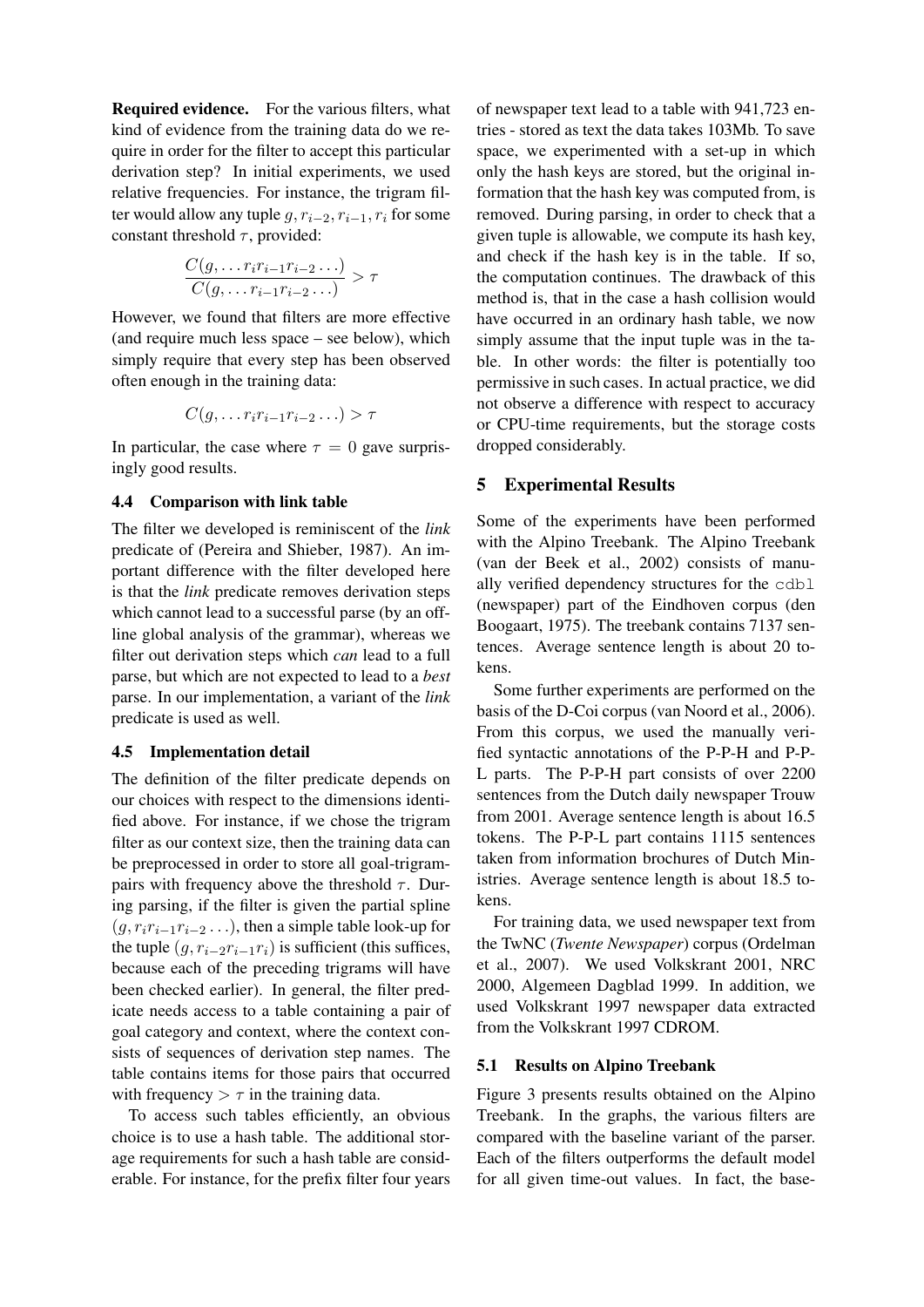

Figure 3: Accuracy versus time-out (on-line scenario), and accuracy versus mean CPU-time (off-line scenario) for various time-outs. The graphs compare the default setting of Alpino with the effect of the various filters based on all available training data. Evaluation on the Alpino treebank.

line parser improves upon the prefix filter only for unrealistic time-outs larger than fifteen minutes of CPU-time. The difference in accuracy for a given time-out value can be considerable: as much as 12% for time-outs around 30 seconds of CPUtime.

If we focus on mean CPU-time (off-line scenario), differences are even more pronounced. Without the filter, an accuracy of about 63% is obtained for a mean CPU-time of 6 seconds. The prefix filtering method obtains accuracy of more than 86% for the same mean CPU-time. For that level of accuracy, the base-line model requires a mean CPU-time of about 25 seconds. In other words, for the same level of accuracy, the prefix filter leads to a parser that is more than four times faster.

#### 5.2 Effect of the amount of training data

In the first two graphs of figure 4 we observe the effect of the amount of training data. As can be expected, increasing the amount of data increases the accuracy, and decreases efficiency (because more derivation steps have been observed, hence fewer derivations are filtered out). Generally, models that take into account larger parts of the history require more data to obtain good accuracy, but they are also faster. For each of the variants, adding more training data after about 40 million words does not lead to much further improvement; the little improvement that is observed, is balanced by a slight increase in parse times too.

It is interesting to note that the accuracy of some of the filters improves slightly upon the baseline parser (without any filtering). This can be explained by the fact that the Alpino parser includes a best-first beam search to select the best parse from the parse forest. Apparently, in some cases the filter throws away candidate parses which would otherwise confuse this heuristic best search procedure.

#### 5.3 Experiment with D-Coi data

In this section, we confirm the experimental results obtained on the Alpino Treebank by performing similar experiments on the D-Coi data. The purpose of this confirmation is twofold. On the one hand, the Alpino Treebank might not be a reliable test set for the Alpino parser, because it has been used quite intensively during the development of various components of the system. On the other hand, we might regard the experiments in the previous section as development experiments from which we learn the best parameters of the approach. The real evaluation of the technique is now performed using only the best method found on the development set, which is the *prefix* filter with  $\tau = 0$ .

We performed experiments with two parts of the D-Coi corpus. The first data set, P-P-H, contains newspaper data, and is therefore comparable both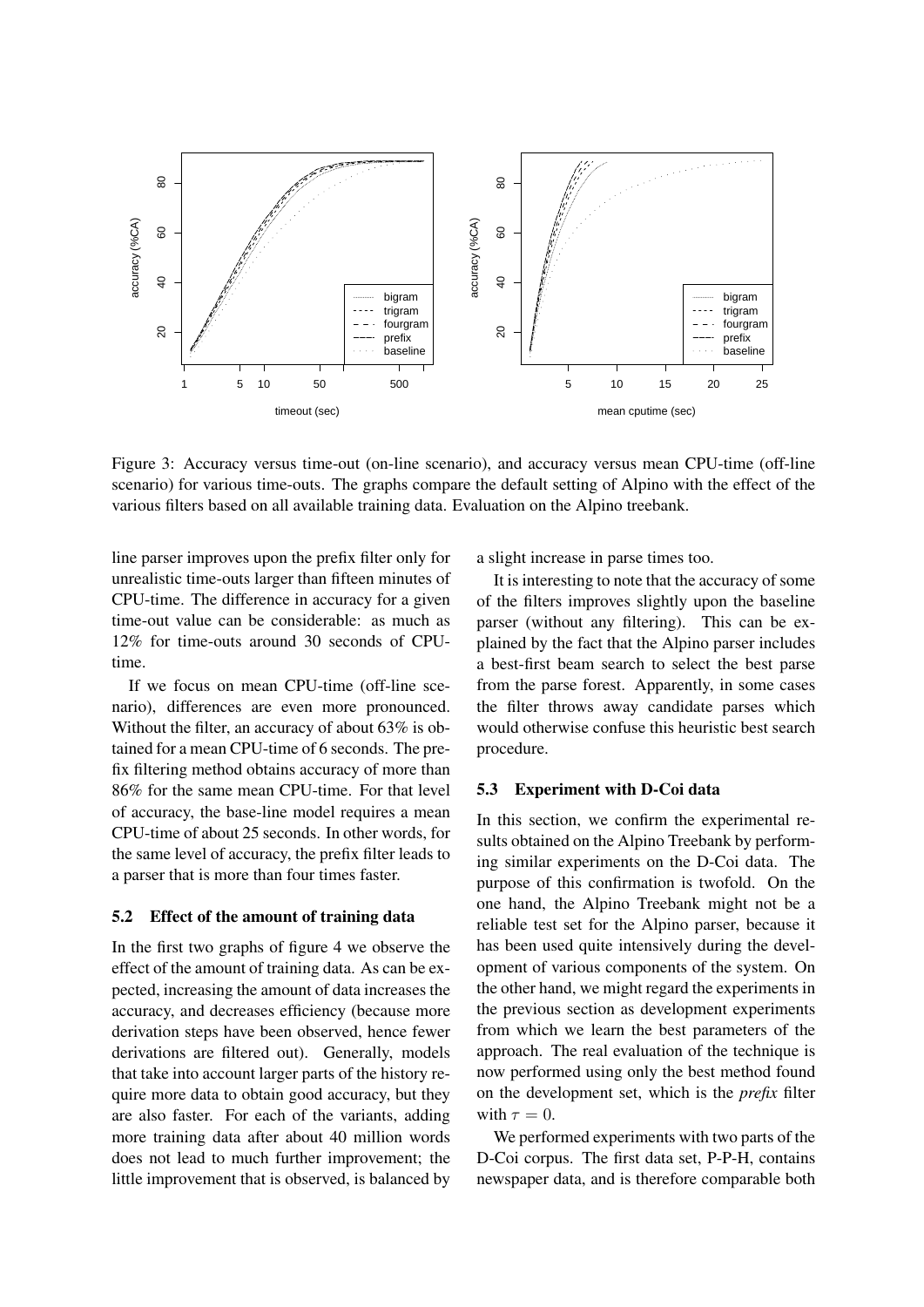with the Alpino Treebank, and more importantly, with the training data that we used to develop the filters. In order to check if the success of the filtering methods requires that training data and test data need to be taken from similar texts, we also provide experimental results on a test set consisting of different material: the P-P-L part of the D-Coi corpus, which contains text extracted from information brochures published by Dutch Ministries.

The third and fourth graphs in figure 4 provide results obtained on the P-P-H corpus. The increased efficiency of the prefix filter is slightly less pronounced. This may be due to the smaller mean sentence length of this data set. Still, the prefix filtering method performs much better for a large variety of time-outs. Only for very high, unrealistic, time-outs, the baseline parser obtains better accuracy. The same general trend is observed in the P-P-L data-set. From these results we tentatively conclude that the proposed technique is applicable across text types and domains.

#### 6 Discussion

One may wonder how the technique introduced in this paper relates to techniques in which the disambiguation model is used directly during parsing to eliminate unlikely partial parses. An example in the context of wide coverage unification-based parsing is the beam thresholding technique employed in the Enju HPSG parser for English (Tsuruoka et al., 2004; Ninomiya et al., 2005).

In a beam-search parser, unlikely partial analyses are constructed, and then - based on the probability assigned to these partial analyses - removed from further consideration. One potential advantage of the use of our filters may be, that many of these partial analyses will not even be constructed in the first place, and therefore no time is spent on these alternatives at all.

We have not performed a detailed comparison, because the statistical model employed in Alpino contains some features which refer to arbitrary large parts of a parse. Such non-local features are not allowed in the Enju approach.

A parsing system may also combine both types of techniques. In that case there is room for further experimentation. For instance, during the learning phase, it may be beneficial to allow for a wider beam, to obtain more reliable filters. During testing, the beam can perhaps be smaller than usual, since the filters already rule out many of the competing parses.

The idea that corpora can be used to improve parsing efficiency was an important ingredient of a technique that was called *grammar specialization*. An overview of grammar specialization techniques is given in (Sima'an, 1999). For instance, Rayner and Carter (1996) use explanation-based learning to specialize a given general grammar to a specific domain. They report important efficiency gains (the parser is about three times faster), coupled with a mild reduction of coverage (5% loss).

In contrast to our approach in which no manual annotation is required, Rayner and Carter (1996) report that for each sentence in the training data, the best parse was selected manually from the set of parses generated by the parser. For the experiments described in the paper, this constituted an effort of two and a half person-months. As a consequence, they use only 15.000 training examples (taken from ATIS, so presumably relatively short sentences). In our experiments, we used up to 4 million sentences.

A further difference is related to the pruning strategies. Our pruning strategies are extremely simple. The cutting criteria employed in grammar specialization either require carefully manually tuning, or require more complicated statistical techniques (Samuelsson, 1994); automatically derived cutting criteria, however, perform considerably worse.

A possible improvement of our approach consists of predicting whether for a given input sentence the filter should be used, or whether the sentence appears to be 'easy' enough to allow for a full parse. For instance, one may chose to use the filter only for sentences of a given minimum length. Initial experiments indicate that such a setup may improve somewhat over the results presented here.

### Acknowledgments

This research was carried out in part in the context of the STEVIN programme which is funded by the Dutch and Flemish governments (http://taalunieversum.org/taal/technologie/stevin/).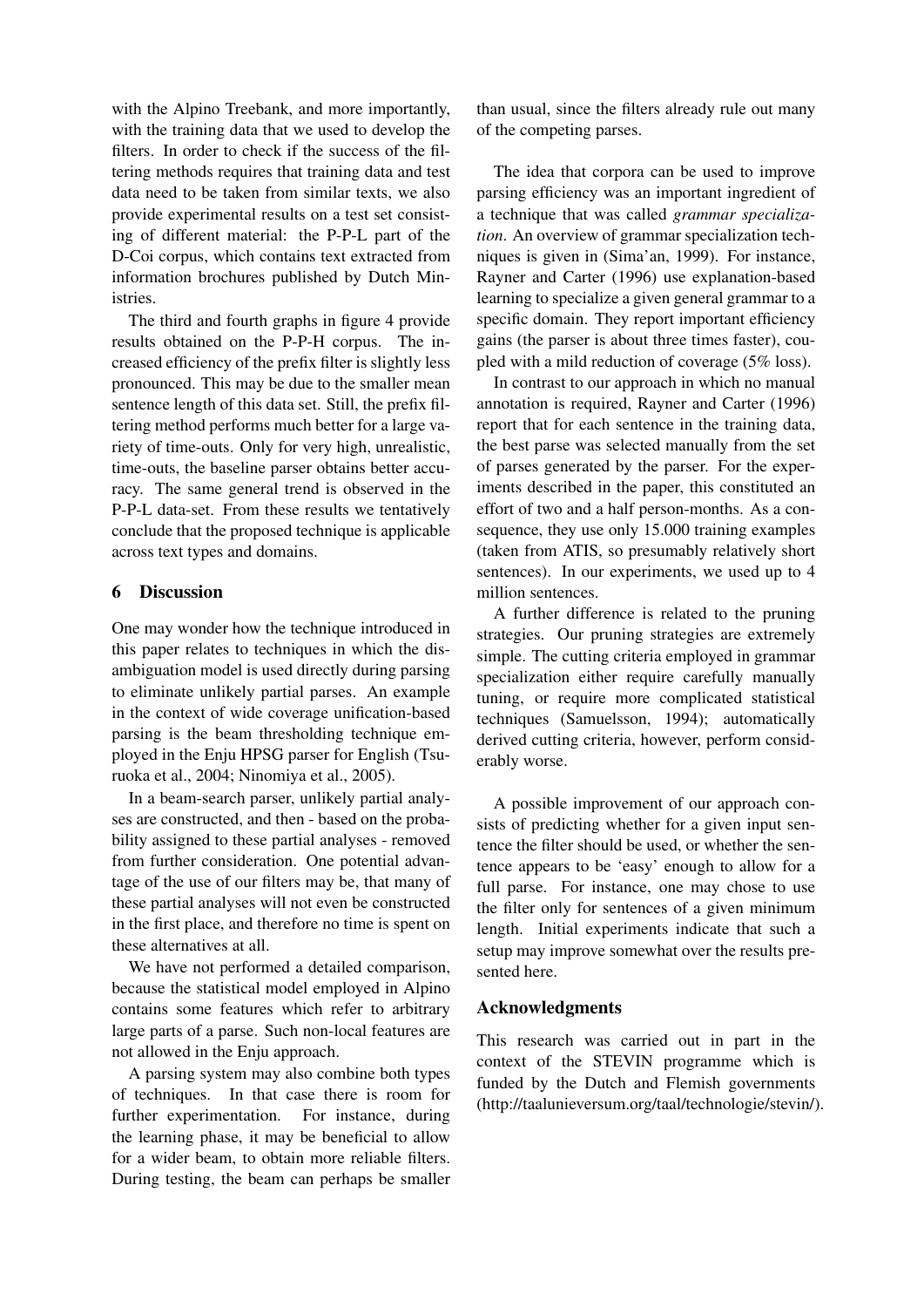

Figure 4: The first two graphs present accuracy (left) and mean CPU-time (right) as a function of the amount of training data used. Evaluation on 10% of the Alpino Treebank. The third and fourth graph present accuracy versus time-out, and accuracy versus mean CPU-time for various time-outs. The graph compares the baseline system with the parser which uses the prefix filter based on all available training data. Evaluation on the D-Coi P-P-H 1-109 data-set (newspaper text). The two last graphs are similar, based on the D-Coi P-P-L data-set (brochures).